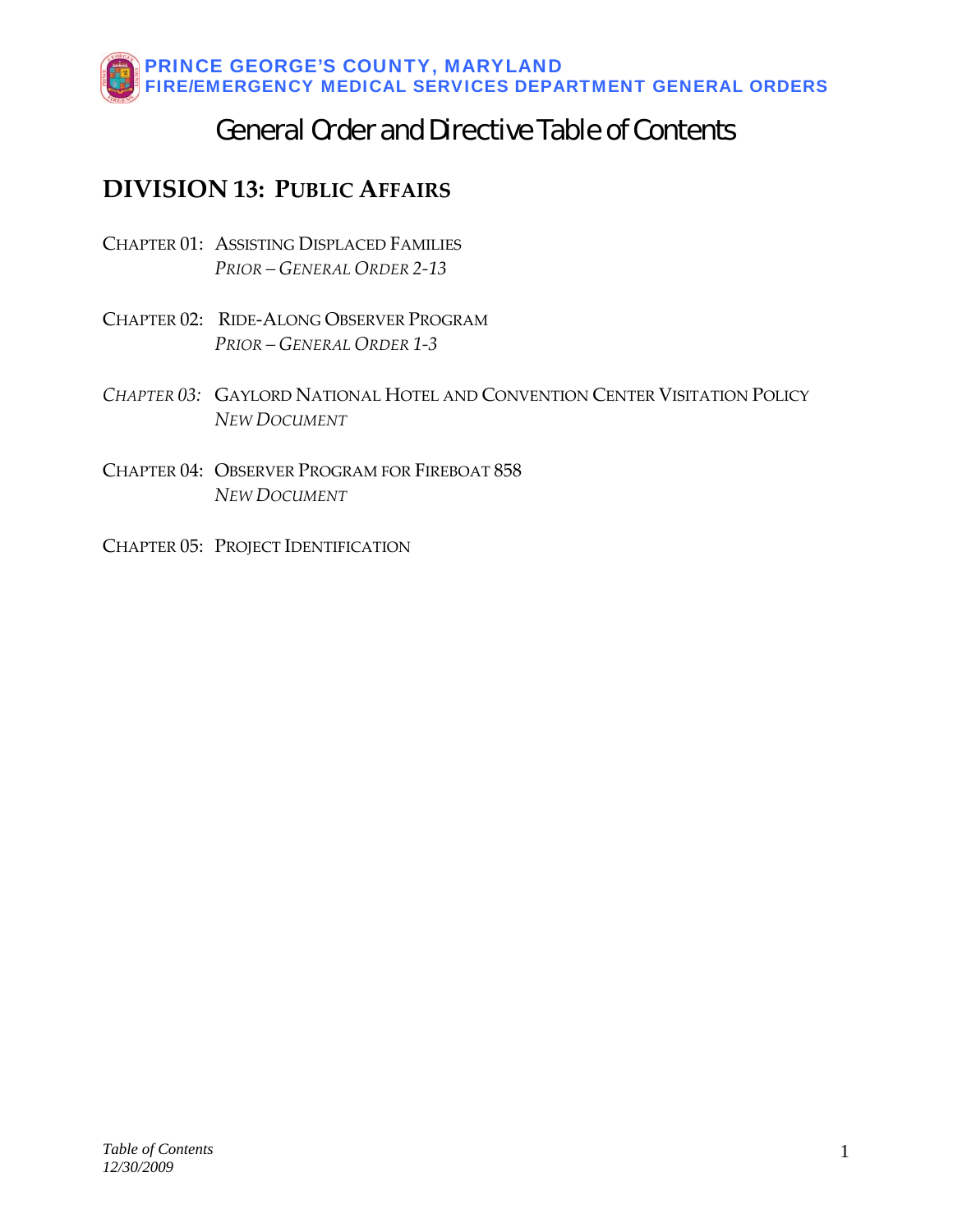<span id="page-1-0"></span>

# Chapter 01 – Assisting Displaced Families

January 2010

### **POLICY**

This General Order shall establish the procedure for assisting displaced families. The Incident Commander (IC) shall establish a Citizen Services Group on any incident where a need is identified to provide support or extended services to citizens during or after incident mitigation. Additionally, the guidelines herein shall also be utilized in situations that are not an emergency incident or event, but does result in displacement

### **DEFINITIONS**

N/A

### PROCEDURES

### **1. Emergency Incidents**

When it has been determined that an emergency incident has displaced citizens from their place of residence, the Incident Commander will notify the Citizens Services Unit (CSU) and the Red Cross, via Public Safety Communications (PSC). When making this request, the following information shall be provided:

- Number of adults requiring shelter/assistance
- Number of children (under age 18)
- Exact location (rental office, a neighbor's home, etc.) where they can be found upon the arrival of the CSU/Red Cross representative

Under normal conditions, it will take approximately 45 minutes for the Red Cross representative to arrive on the scene. Therefore, the notification is to be made as early as possible to prevent an additional delay in the delivery of these services to the citizens.

It may be necessary for the representative of the CSU/Red Cross to complete a walk through of the emergency scene to assess the damage and resulting needs of the displaced residents. Every attempt is to be made to accommodate this need in a timely, with the safety of all concerned being the foremost consideration.

It may be necessary to assign groups within the incident command system to coordinate/assist CSU/Red Cross representatives in organizing and tracking residents who are in need of assistance.

The responsibilities of this group will include:

- Overall coordination of the relocation effort
- Provide blankets and a shelter where practical to do so (e.g., apparatus cab, neighbor's home, rental office, etc.) to get occupants out of the weather and gathered at a single location
- Provide an explanation of what is happening (e.g., what we are doing and why and how long we expect to take until the incident is under control)
- Obtain from occupant/responsible party any significant information regarding the structure and/or its contents that might assist the IC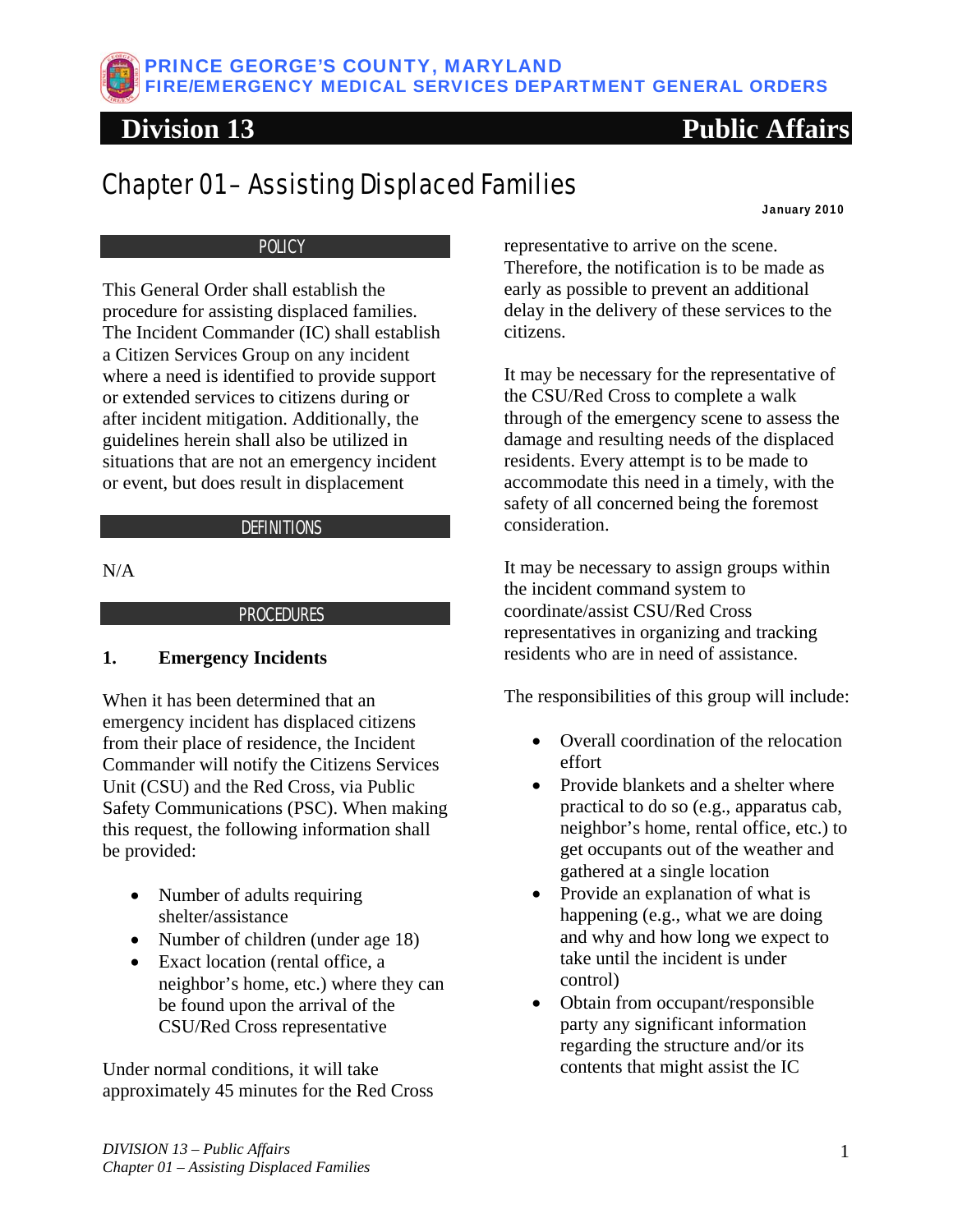tactically with the operation and inform the IC of this information

- Encourage displaced citizens to contact their insurance carrier, restoration company, etc., ASAP
- Encourage displaced citizens to seek short term assistance from neighbors and family
- At multifamily structures, work with management to provide shelter to displaced citizens
- Notify the Red Cross or other necessary agencies and/or individuals as needed
- When necessary, identify an evacuation site and notify the IC of its establishment and location; this information shall be provided to Fire Inspection personnel, the Public Information Officer, other appropriate agency representative, and relatives
- Identify any special needs of citizens
- Facilitate reasonable related citizen requests via the IC
- Provide reasonable on-going service and support until the customer indicates our services are no longer needed

Each career and volunteer command officer in the Department is responsible to maintain a supply of Victim Assistance Information Packages (VAIP). These packages contain information concerning all services available, and are to be given to the affected occupants as soon as feasible in the incident recovery process. VAIPs are available from the Operations Center.

### **2. Non-Emergency Situations**

In the event that non-emergency assistance/shelter is requested by a citizen, personnel shall contact CSU, or the Operations Center, to identify the current

resources that are available through the County's Department of Social Services.

The County operates two shelters (one for men and one for women), as well as transitional housing units for displaced families. Additionally, during winter months (December - March) shelter is available each night through the "Α Warm Nights Program," where area churches open their facilities to assist citizens in times of severe weather.

Access to all of the resources listed above may be obtained by calling the Prince George's County Homeless Hotline at 888- 731-0999. All non-emergency assistance requests will be coordinated with the appropriate Duty Chief, Battalion Chief, CSU, or the Operations Center.

### REFERENCES

N/A

### FORMS/ATTACHMENTS

Assisting Displaced Families Phone List (English)

Assisting Displaced Families Phone List (Spanish)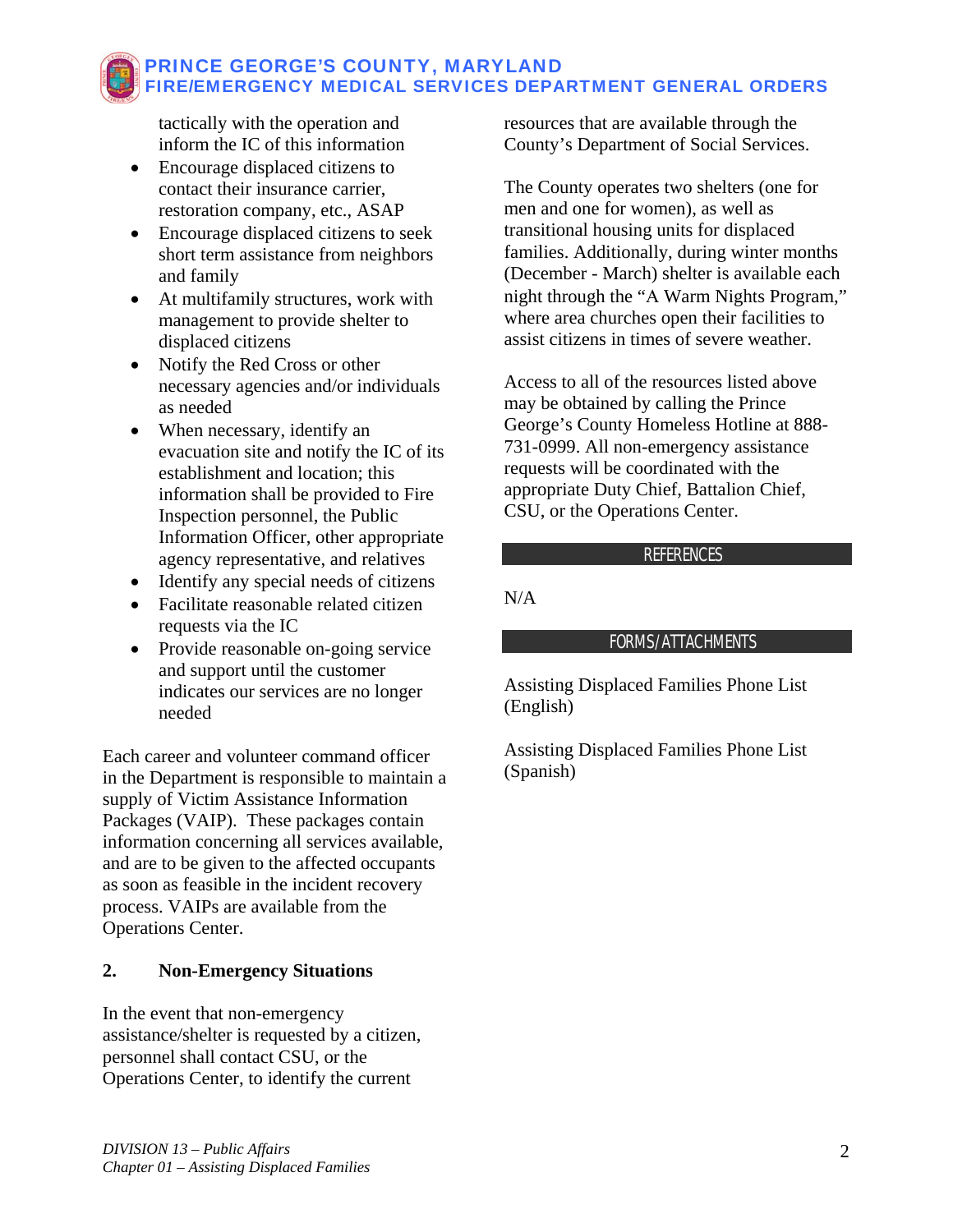#### **Prince George's County Government Telephone Numbers**

| <b>American Red Cross</b>                                                    | 301-559-8500 |
|------------------------------------------------------------------------------|--------------|
| <b>Animal Management Division</b>                                            | 301-499-8300 |
| <b>Birth and Death Records</b>                                               | 301-324-2940 |
| <b>Board of Education</b>                                                    | 301-952-6000 |
| <b>Elections Office</b>                                                      | 301-952-3270 |
| <b>Family Services</b>                                                       | 301-699-2672 |
| <b>Fire/EMS Department, Office of Emergency Management</b>                   | 301-583-1899 |
| <b>Fire/EMS Department, Fire Investigations</b>                              | 301-306-5685 |
| <b>Fire/EMS Department, Information Management</b> (to obtain a fire report) | 301-883-7183 |
| <b>Health Department</b>                                                     | 301-883-7800 |
| <b>Housing</b>                                                               | 301-883-5531 |
| <b>Medical Assistance Information</b>                                        | 301-856-9606 |
| <b>Prince George's County Crisis Response System - Hotline</b>               | 301-429-2185 |
| <b>Prince George's County Crisis Response System - Administrative Office</b> | 301-429-2182 |
| <b>Prince George's County Police Department</b> (to obtain a police report)  | 301-985-3638 |
| <b>Social Services</b>                                                       | 301-909-7010 |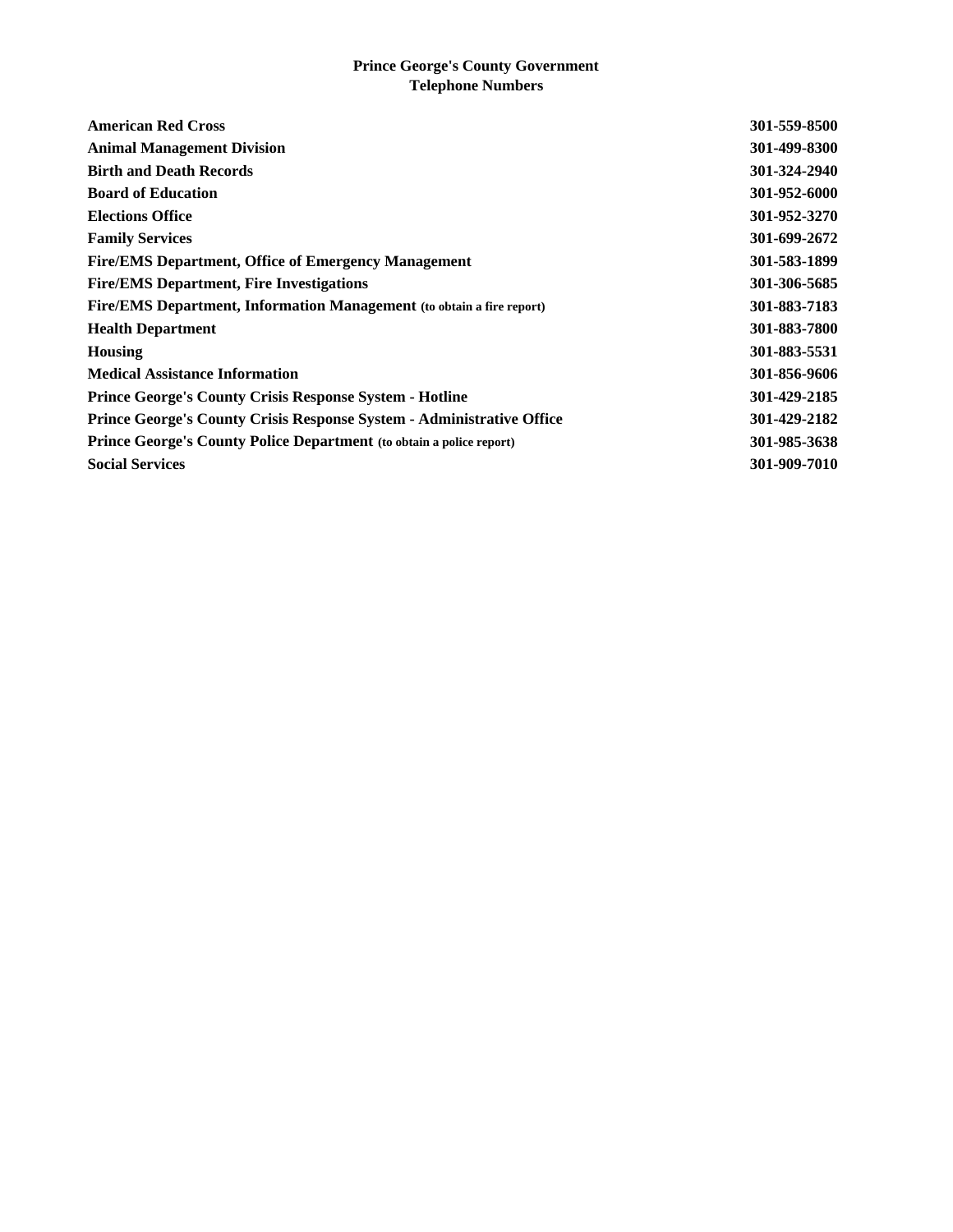# <span id="page-4-0"></span>Chapter 02 – Ride-Along Observer Program

January 2010

### **POLICY**

A uniform procedure will be followed by persons wishing to be ride-along observers with operational units of the Prince George's County Fire/Emergency Medical Services Department. Adherence to this policy will ensure the safety of all personnel and the public, and is the shared responsibility of the Incident Commander, the unit officer-incharge, and the participant.

### **DEFINITIONS**

**Observers –** persons who are not members of the Prince George's County Fire/EMS Department; this definition specifically includes members of other fire/rescue departments outside of Prince George's County.

**Minimum staffing –** three persons (engine company) or four persons (truck/squad) certified to engage in structural firefighting; two persons (ambulance) certified at the appropriate level for basic ambulance medical care.

### **PROCEDURES**

Observers shall be at least 18 years of age. This shall be confirmed with a review of a driver's license and or picture identification card.

Observers shall sign the release form prior to riding any Fire/EMS Department vehicle. Signature shall be witnessed by the appropriate Battalion Chief or highest ranking Volunteer Chief officer. No one may sign for the chief officers.

Observers shall review the rules governing this procedure, which will be acknowledged on the release form.

The Advanced Emergency Medical Services (AEMS) office has specific procedures for allied medical professionals and students to participate/observe on Medic Units. Please refer to General Order 14-09.

The Ride-Along Program is designed to benefit the Department with various avenues of recognition and information exchange. The additional benefit is the ability to recruit personnel. The program is not designed for participants to bypass the application process and background review.

Ride-Along participation will be limited to 72-hour blocks.

Observers will be limited to four (4) opportunities per calendar year. Participants who exceed this limit will be required to apply for membership and their privileges revoked until the process is completed.

Requests for special exemptions must be submitted in writing to the Lieutenant Colonel of Emergency Operations for approval. The applicant's participation beyond the parameters that are set is prohibited until approval is received in writing.

Stations that violate this procedure will not be permitted to participate in this program for a period of time specified by the Lieutenant Colonel of Emergency Operations.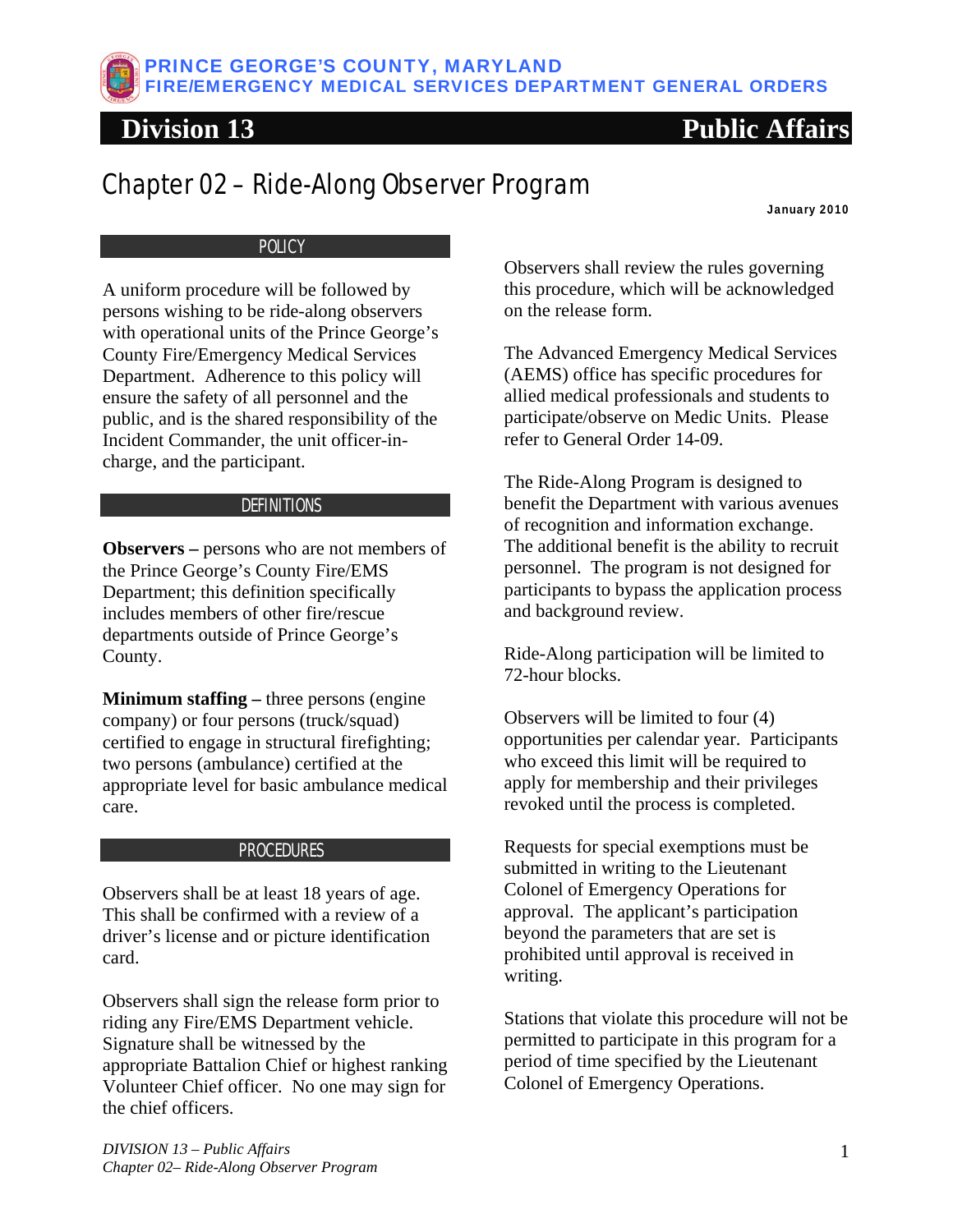Observers shall not engage in actual firefighting or rescue operations, and will not count toward minimum staffing.

No more than two (2) observers per station may participate in the Ride-Along Observer Program. In addition, no more than one observer may ride on a single piece of apparatus at a time.

Observers shall remain seated and belted when riding fire and rescue apparatus and follow all applicable safety rules.

Observers shall remain outside the perimeter of the operational area of the scene. Observers shall stay outside of and away from the building on fire calls and shall remain a safe distance away from accident vehicles on rescue calls.

Under no circumstances will an observer be permitted to enter an IDLH atmosphere or a building that is on fire until such time as the incident has been placed under control by the Incident Commander, the IDLH atmosphere has been cleared, the building or area has been determined to be safe for entry by nonoperational personnel, and specific approval is granted by the Incident Commander. The assigned unit officer, division supervisor or designated command officer will escort and supervise the observer.

Observers shall wear an orange fire helmet and/or a safety vest clearly marked "OBSERVER." The helmet and/or vest shall be worn at all times while on the emergency scene, and no other structural firefighting equipment is to be worn.

Observers shall wear clothing that is comfortable and does not bring discredit to the Fire/EMS Department.

Observers shall remain under the control of the officer-in-charge. Failure to follow the directions of the officer-in-charge will result in the removal of the privilege to participate as an observer. The officer-in-charge must document cases where the observer failed to follow direction and their privilege was revoked. This documentation will be forwarded to the Emergency Operations Command (EOC) office, where a list will be maintained of those persons not eligible to participate. The Duty Chief will refer to this list when notification is made about a ridealong.

The officer-in-charge shall ensure that the Observer complies with all of his/her responsibilities and rules specific to the Ride-Along Observer Program.

The Battalion Chief/Volunteer Division Chief/Volunteer Major shall witness the Observer's signature on the release form prior to the Observer riding any Fire/EMS Department vehicle and make notification to the Battalion Chief, if not the approving signature. The Battalion Chief will make immediate notification to the Duty Chief. A copy of the completed waiver and a copy of the Observer's driver's license/ID shall be faxed to the Emergency Operations Command office for recordkeeping purposes.

### **REFERENCES**

### N/A

### FORMS/ATTACHMENTS

Ride-Along Observer Program Release Form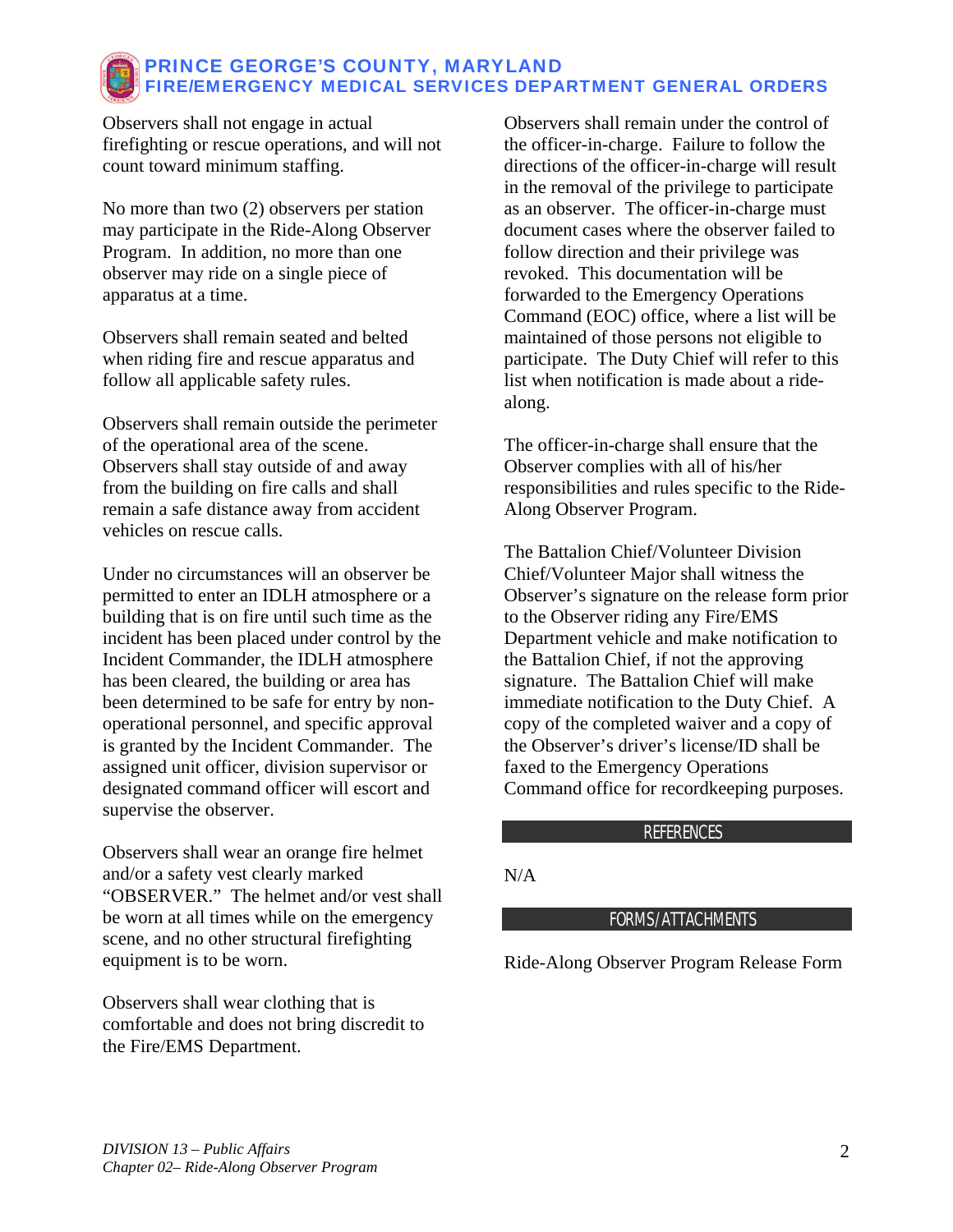### **RIDE-ALONG OBSERVER PROGRAM RELEASE**

 In consideration of my receiving permission from the Prince George's County Fire/EMS Department to enter upon the premises of any fire station or related entity, any other premises owned and/or operated and/or used by any fire station within Prince George's County, and in further consideration of receiving permission from said Fire/EMS Department to participate in a Ride-Along Observer Program, wherein I will be riding in, on, or upon Fire/EMS Department vehicles or using other apparatus, the undersigned hereby releases the Prince George's County Fire/EMS Department, Prince George's County Police Department, and any and all agents, officers, servants, employees, attorneys, or other representatives of the foregoing from any and all liability, claims, demands, actions and causes of actions, whatsoever, arising out of or related to any loss, property damage, physical injury, contagious disease, or death that may be sustained by me while in, on, or upon any premises, vehicles, or apparatus owned, occupied, or used by the foregoing, or which may be sustained by me while at the scene of any real or apparent emergency situation requiring a response of the Prince George's County Fire/EMS Department, or while commuting to and from the fire station(s) and other points.

 I hereby certify that I am duly aware of the risks and hazards, including serious physical injury or death, inherent upon participating in the Ride-Along Observer Program, that such risks and hazards may exist even in non-emergency situations, and being duly aware of such risks and hazards, I hereby elect, voluntarily, to participate in the Ride-Along Observer Program. I hereby assume all risks of loss, damage, and/or injury, including death that may be sustained by me or by any of my property while participating in the Ride-Along Observer Program.

This release shall be binding upon my relatives, spouse, heirs, distributees, next of kin, executors, administrators, and any other interested parties.

In signing this release, I hereby acknowledge and represent:

- 1. I have read the rules and regulations outlined in General Order 1-3, Ride-Along Observer Program.
- 2. I have read the release, understand it, and signed it voluntarily.
- 3. I am over eighteen (18) years of age and I am of sound mind and of sound physical health.
- 4. I am not an agent, servant, or other employee of the Prince George's County Fire/EMS Department.
- 5. Any injuries or other damage suffered by me will not be compensable by Worker's Compensation or any other insurance program maintained by the Prince George's County Fire/EMS Department.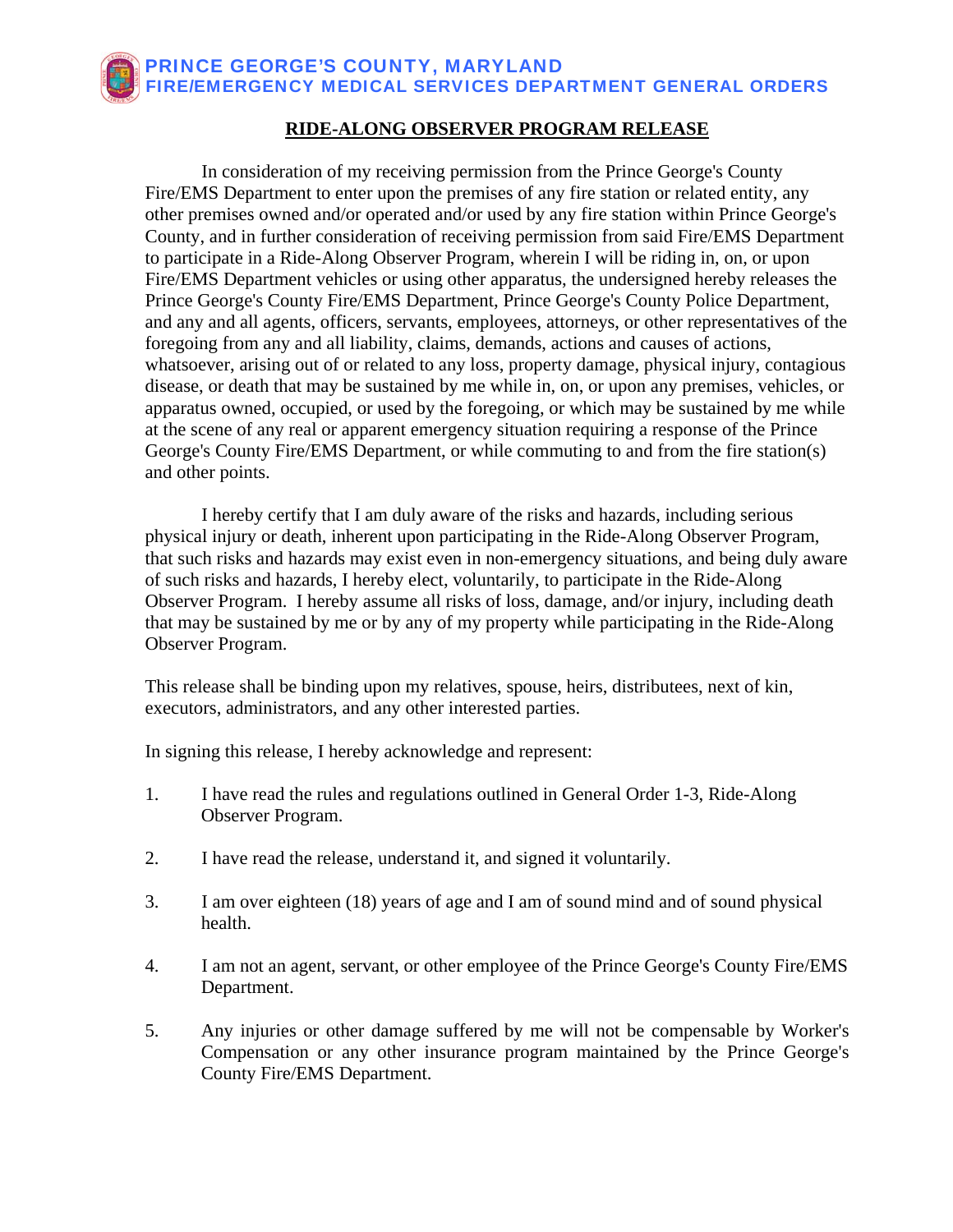Release Page 2

I also agree to adhere to the following guidelines:

- 1. I will abide by any and all applicable rules and regulations of the Fire/EMS Department.
- 2. I will not ride or attempt to ride or use or attempt to use, any vehicle or apparatus utilized within the Prince George's County Fire/EMS Department until such time as a duly authorized officer has reviewed with me the procedures for riding or using same.
- 3. I also agree that I have no physical or mental handicaps that may affect me during my participation in this program or which may be aggravated by my participation in this program, except for the following:

 Despite the Fire/EMS Department's knowledge of this disability or defect, I agree that their continuing grant of permission for me to participate in this program shall not subject them to any liability.

\_\_\_\_\_\_\_\_\_\_\_\_\_\_\_\_\_\_\_\_\_\_\_\_\_\_\_\_\_\_\_\_\_\_\_\_\_\_\_\_\_\_\_\_\_\_\_\_\_\_\_\_\_\_\_\_\_\_\_\_\_\_\_\_

\_\_\_\_\_\_\_\_\_\_\_\_\_\_\_\_\_\_\_\_\_\_\_\_\_\_\_\_\_\_\_\_\_\_\_\_\_\_\_\_\_\_\_\_\_\_\_\_\_\_\_\_\_\_\_\_\_\_\_\_\_\_\_\_

\_\_\_\_\_\_\_\_\_\_\_\_\_\_\_\_\_\_\_\_\_\_\_\_\_\_\_\_\_\_\_\_\_\_\_\_\_\_\_\_\_\_\_\_\_\_\_\_\_\_\_\_\_\_\_\_\_\_\_\_\_\_\_\_

 4. I also authorize and instruct the Prince George's County Fire/EMS Department or their authorized representatives to notify the following person in case of any accident in which I am involved while participating in this program or while I am commuting to and from the fire station(s) or other points.

\_\_\_\_\_\_\_\_\_\_\_\_\_\_\_\_\_\_\_\_\_\_\_\_\_\_\_\_\_\_\_\_\_\_\_\_\_\_\_\_\_\_\_\_\_\_\_\_\_\_\_\_\_\_\_\_\_\_\_\_\_\_\_\_\_\_\_\_\_\_\_\_

\_\_\_\_\_\_\_\_\_\_\_\_\_\_\_\_\_\_\_\_\_\_\_\_\_\_\_\_\_\_\_\_\_\_\_\_\_\_\_\_\_\_\_\_\_\_\_\_\_\_\_\_\_\_\_\_\_\_\_\_\_\_\_\_\_\_\_\_\_\_\_\_

\_\_\_\_\_\_\_\_\_\_\_\_\_\_\_\_\_\_\_\_\_\_\_\_\_\_\_\_\_\_\_\_\_\_\_\_\_\_\_\_\_\_\_\_\_\_\_\_\_\_\_\_\_\_\_\_\_\_\_\_\_\_\_\_\_\_\_\_\_\_\_\_

Name & Relationship

Address

Telephone Number(s)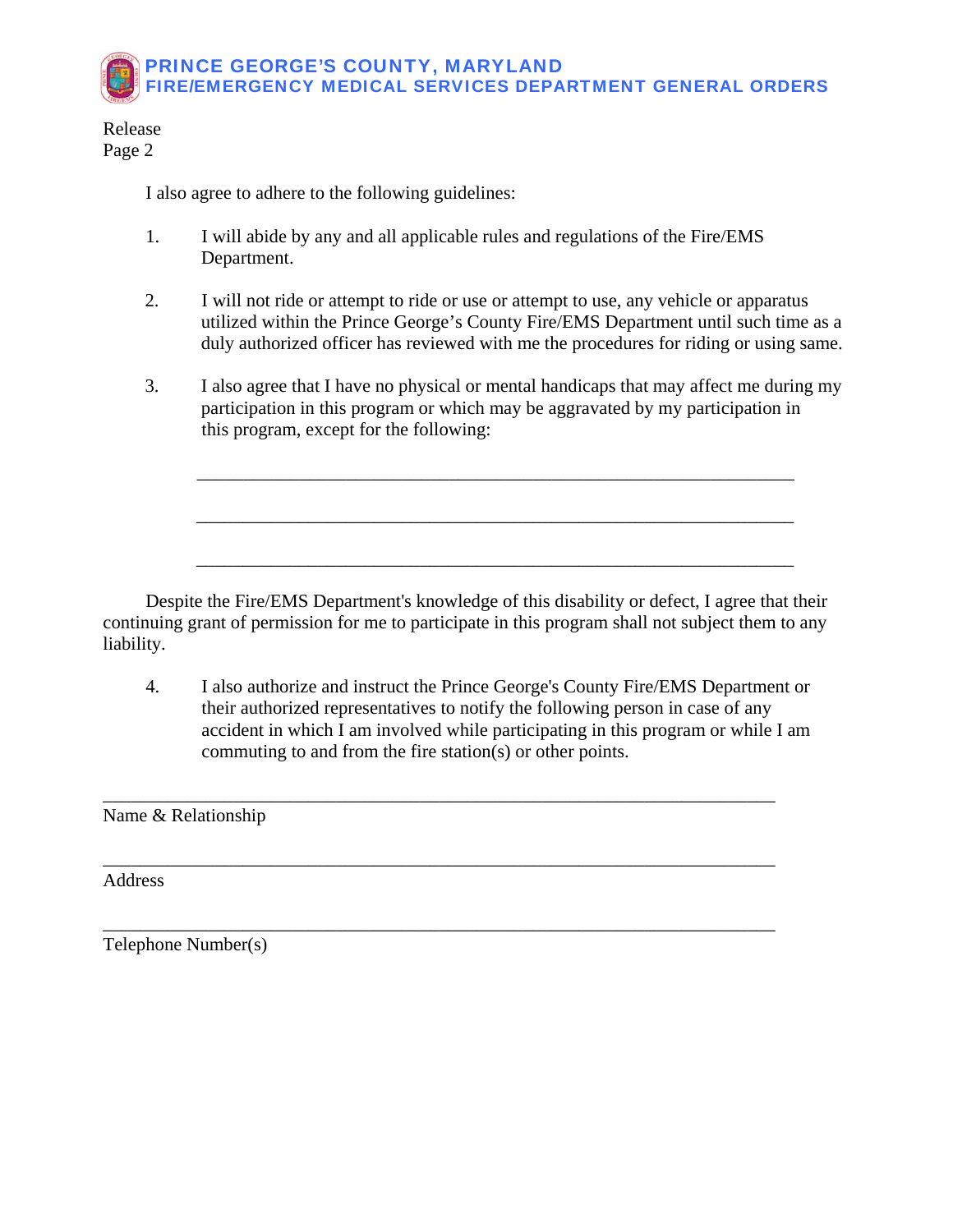### Release Page 3

| 5.                      | Have you been denied membership or career status in the Prince George's County<br>Fire/EMS Department for criminal record, background investigation, or medical<br>reasons? Yes _______ No _____              |  |  |
|-------------------------|---------------------------------------------------------------------------------------------------------------------------------------------------------------------------------------------------------------|--|--|
|                         | If so, explain $\Box$                                                                                                                                                                                         |  |  |
| 6.                      | Do you have any pending criminal charges against you? Yes _______ No _____<br>If so, explain $\Box$                                                                                                           |  |  |
| 7.                      | <u> 1989 - Johann Harry Harry Harry Harry Harry Harry Harry Harry Harry Harry Harry Harry Harry Harry Harry Harry</u><br>Do you have any Felony convictions? Yes ________ No _______<br>If so, explain $\Box$ |  |  |
| 8.                      | If you have been denied membership in another fire/rescue organization outside of<br>Prince George's County, said reason(s) is to be disclosed to the Prince George's<br>County Fire/EMS Department.          |  |  |
| 9.                      | Should I be a bona fide member of a fire/rescue association or department, I will<br>disclose the name of such organization:                                                                                  |  |  |
|                         | Name of Organization                                                                                                                                                                                          |  |  |
| Address                 |                                                                                                                                                                                                               |  |  |
| <b>Telephone Number</b> |                                                                                                                                                                                                               |  |  |
|                         |                                                                                                                                                                                                               |  |  |

President/Chief Officer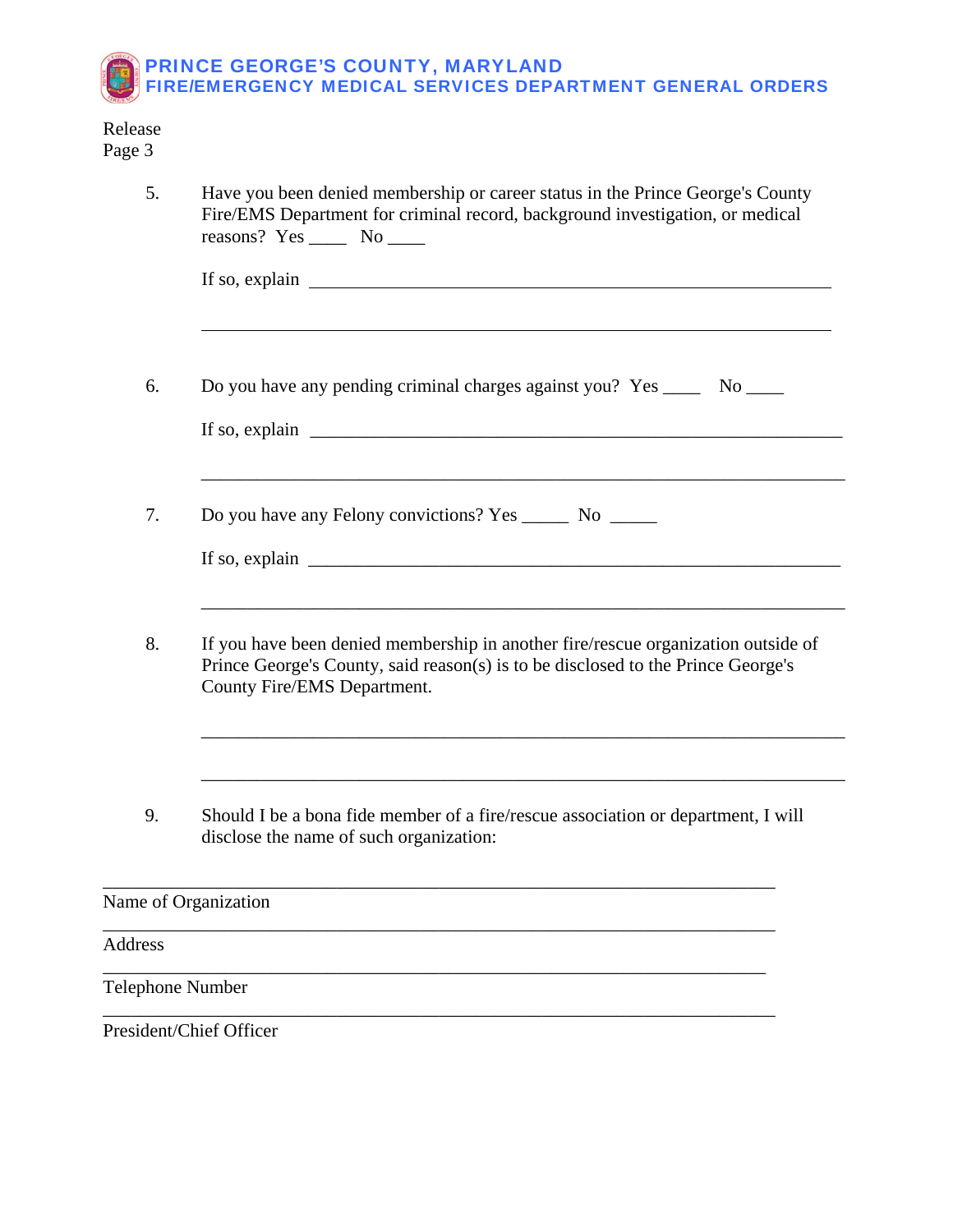

 10. Upon request, a medical waiver statement from a physician shall be submitted to substantiate fitness to perform in a ride-along observer status on-the-scene of emergency operations.

This release form shall become a permanent record of the Prince George's County Fire/EMS Department.

Expected "Ride-Along Observer" dates and station:

| At the end of this period, a new release form shall be obtained. |                             |
|------------------------------------------------------------------|-----------------------------|
| Signature                                                        | Printed Name of Participant |
| Address                                                          |                             |
| Home Telephone<br><b>Work Telephone</b>                          | Date of Birth               |
| Approved and Witnessed by (Choose one):                          |                             |
| Volunteer Chief Name (Please Print)                              | Signature/Date              |
| Departmental Duty Officer Name (Please Print)                    | Signature/Date              |
|                                                                  |                             |
| Received By EOC:                                                 |                             |
|                                                                  |                             |

Signature Date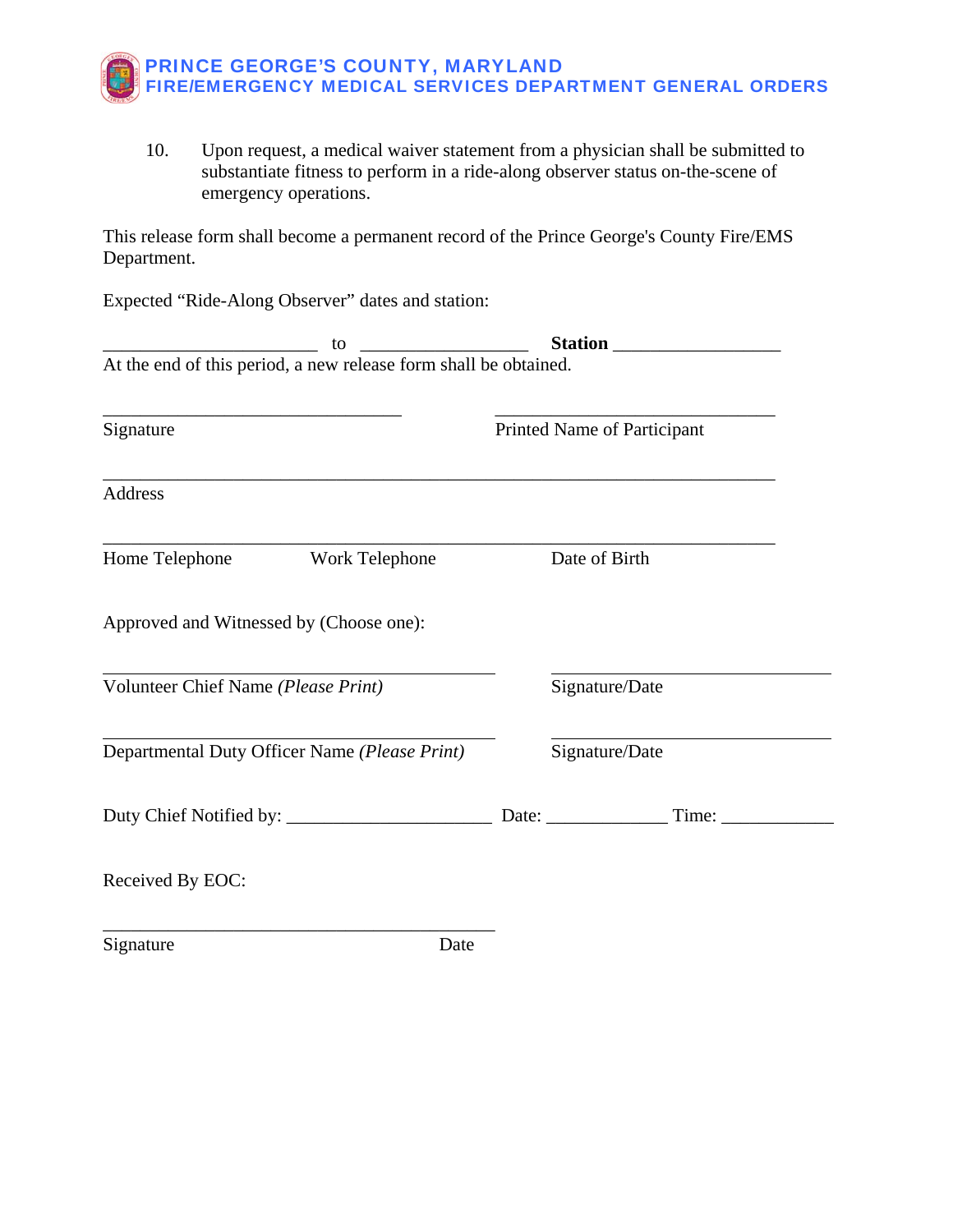## <span id="page-10-0"></span>Chapter 03- Gaylord National Hotel and Convention Center Visitation Policy

January 2010

### POLICY

This order will establish the procedure to be followed by The Prince George's County Fire/EMS Department upon entering The Gaylord National Hotel and Convention Center at The National Harbor. While it is desirable and in fact encouraged to conduct walkthroughs for building familiarization, it is important to remember that The Gaylord National Hotel and Convention Center is a unique facility within Prince George's County. Its size and complexity necessitate periodic reviews of the structure and grounds. However, representatives of the department should be mindful that The Gaylord National Hotel and Convention Center is a resort complex and a uniformed presence is not desired by their guests or their management. Adherence to this policy will ensure the safety of all personnel and the public, as well as effectively make The Gaylord Hotel staff aware of any fire department presence at the facility.

#### **DEFINITIONS**

**Non-Emergency –** For the purposes of this order, a non emergency incident shall be defined as any Fire/EMS Department related business not initiated by Public Safety Communications (does not carry an incident number).

**Emergency Incident –** For the purposes of this order, an emergency incident shall be defined as any response initiated by Public Safety Communications (carries an incident number).

#### PROCEDURES

For non-emergency visits such as preplans, meetings with Gaylord staff or familiarization walkthroughs, all county vehicles or apparatus should be parked on National Harbor Blvd. near the employee's entrance at the Alpha/Delta corner of the convention center. Visiting personnel should check in with Gaylord Security and Safety Services staff at the entrance to notify them of the nature and duration of the visit. The staff will then relay the information or escort the fire department personnel to the Security and Safety Services Office. It should also be noted that time spent in public areas be kept as brief as possible.

Any emergency incident at the Gaylord National Hotel and Convention Center shall be handled in accordance with General Orders 3-01 and 3-06. When a call for service is initiated by Gaylord Security and Safety Services, Fire/EMS Department personnel will be met by staff and directed to the location of the emergency. When a call does not go through Gaylord Security and Safety Services (a 3rd party call), effort should be made to notify Security and Safety Services staff as to the nature and location of the emergency as soon as is responsibly possible.

The Officer-in-Charge shall ensure that the all personnel comply with this policy.

#### **REFERENCES**

N/A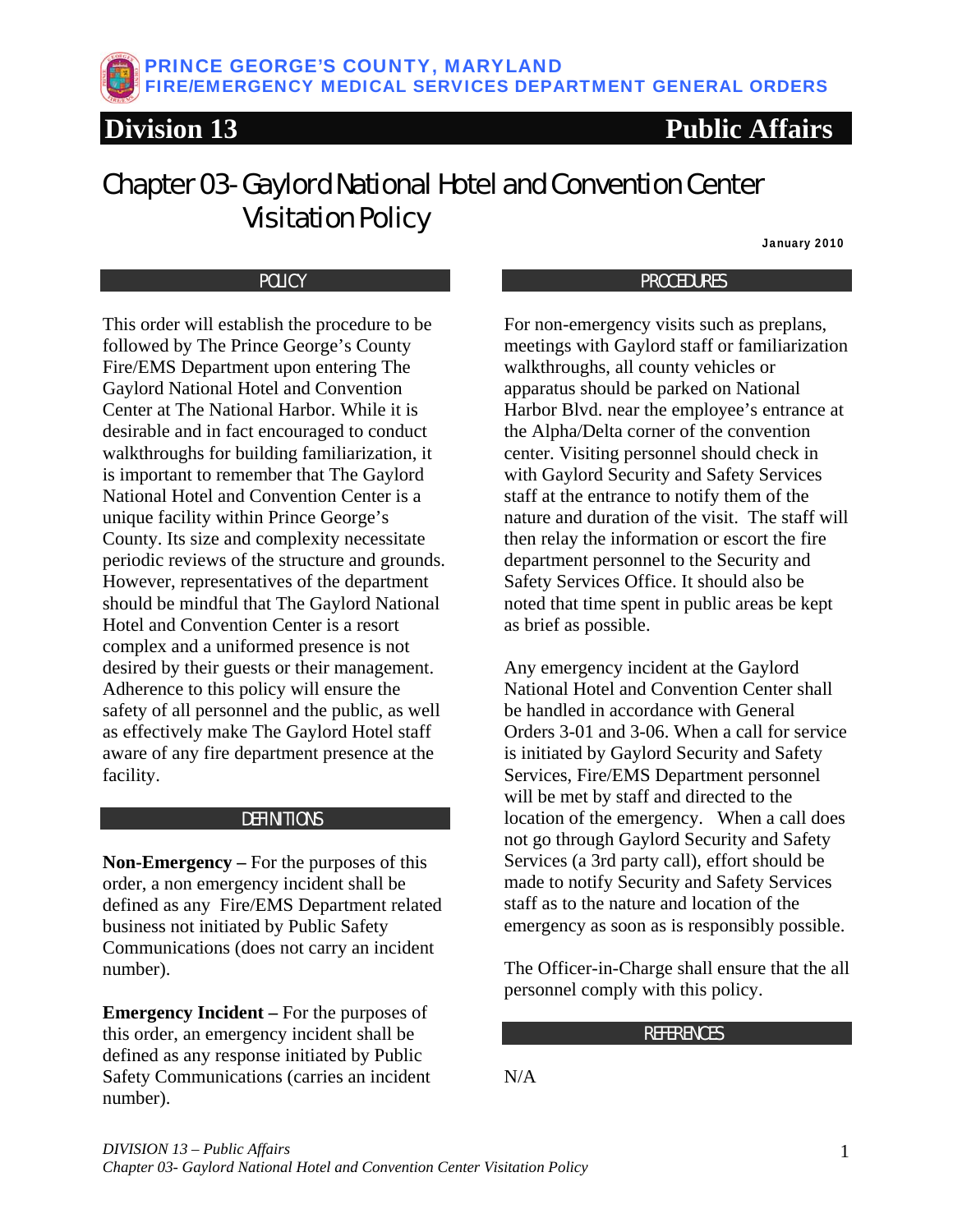

### FORMS/ATTACHMENTS

Site Map of Gaylord Hotel and Convention Center Complex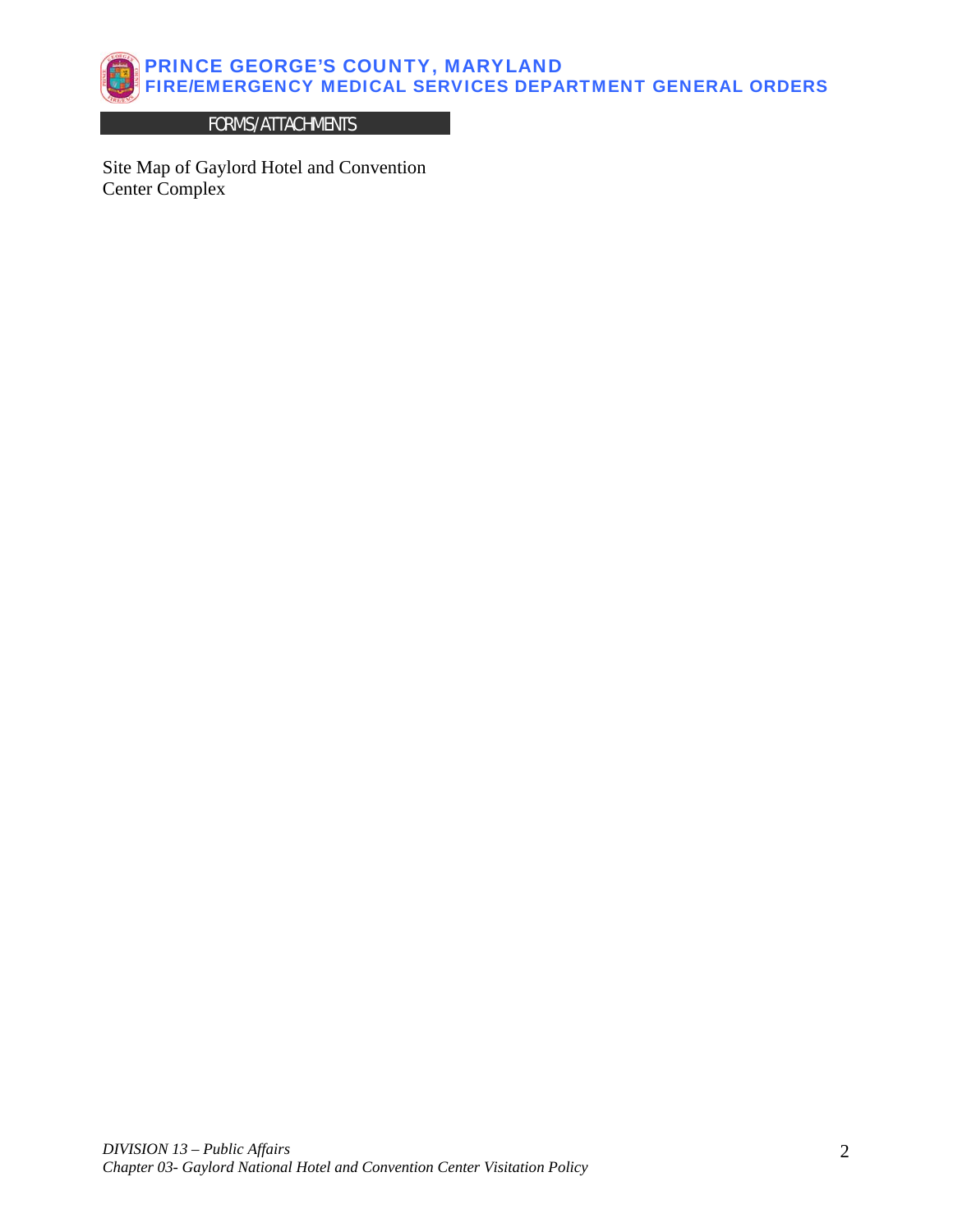## <span id="page-12-0"></span>Chapter 04 – Observer Program for Fireboat 858

January 2010

### **POLICY**

A uniformed procedure will be followed to establish a standard operational procedure when dealing with dignitary's, delegations and special VIP's to the County and the National Harbor Project.

It is imperative that the crews assigned to Fireboat 858 recognize the importance of these groups and strive to forge a professional working relationship to promote a positive public image.

This procedure is in place to ensure the safety and well being of all personnel, as well as all guests that will visit and those that are provided an operational tour on the Fireboat. It is a shared responsibility of all involved to see to the adherence of this procedure.

### **DEFINITIONS**

**Observers –** persons who are not members of the Prince George's County Fire/EMS Department; this definition specifically includes members of other fire/rescue departments outside of Prince George's County and dignitaries who represent special interest to the County and the National Harbor Project.

**Minimum staffing –** three persons (Boat Crew) trained and certified to operate in Emergency Operations dealing with Water Related Emergencies and Water Rescue Operations.

**Underway –** A nautical term describing the state of a [vessel](http://en.wikipedia.org/wiki/Boat) or boat. A vessel is said to be underway if it meets the following criteria:

*DIVISION 13 – Public Affairs* 1 *Chapter 04 – Observer Program for Fireboat 858* 

- It is not aground
- It is not at anchor
- It has not been made fast to a [dock,](http://en.wikipedia.org/wiki/Dock_(maritime)) the shore, or other stationary object.

### **PROCEDURES**

### **1. General Provisions**

Observers shall be at least 18 years of age. This shall be confirmed with a review of a driver's license and or picture identification card.

Observers shall sign the release form prior to boarding any Fire/EMS Department marine vessel. Signature shall be witnessed by the appropriate Battalion Chief or highest ranking officer. No one may sign for the officers.

Observers shall review the rules governing this procedure, which will be acknowledged on the release form.

Unless the request is given through the appropriate command, it shall be the responsibility of the officer in charge to determine if the individual or group warrants a ride on the boat. Crews are to provide an informative interactive presentation of the fireboat and its operations.

### **2. Operational Guidelines**

At no time are there to be more than 5 guests allowed to ride on the boat. Operations of the boat are to be performed in a slow and extremely safe manner. At no time, while there are passengers on the vessel, shall the operator perform any high speed maneuvers to include High Speed Stops or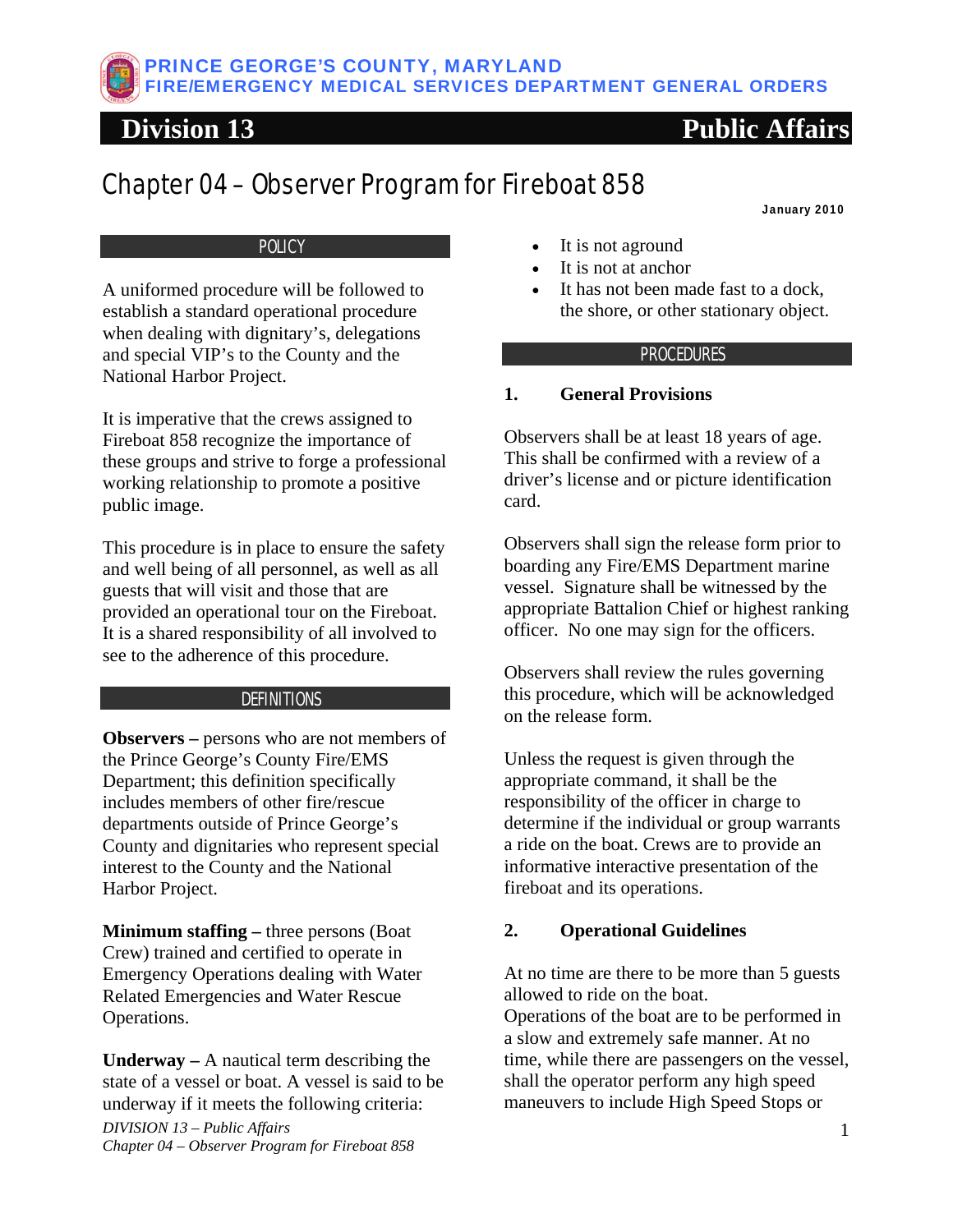High Speed Turns unless it is necessary to avoid a collision or to ensure the safety of the crew, personnel on board and the vessel.

### **3. Guidelines for all passengers**

No guest will be allowed to operate or engage in any emergency operation while on the boat. Prior to getting underway all guest will be fitted for a Personal Flotation Device and instructed on the proper use of said device. The Personal Flotation Device shall be worn for the duration of the presentation. All guests will be encouraged to sit in the cabin or stand while holding the handrail when the boat is underway for their safety.

Conditions acceptable to get underway:

- The Boat must be fully staffed with a minimum of 3 personnel.
- Prior to getting underway with a guest aboard, the crew shall check the marine weather channel 30 minutes prior to departure and ensure that none of the following conditions exist.
	- $\triangleright$  Small craft advisory prior to departure and for the duration of the ride.
	- $\triangleright$  Gail warnings
	- $\triangleright$  Thunder storm warnings for the immediate area.
	- $\triangleright$  Wind conditions in excess of 15 knots
	- $\triangleright$  Waves in excess of 1 to 2 feet
	- $\triangleright$  Flash flood warnings
	- $\triangleright$  Any condition that exist that would place guest in immediate danger

If any of the preceding conditions exist the vessel will not go underway.

It is preferable that all presentations are scheduled when the weather is clear and the wind is calm. If there is inclement weather or

*DIVISION 13 – Public Affairs* 2 *Chapter 04 – Observer Program for Fireboat 858* 

winds are in excess of 20 knots all rides will be postponed and rescheduled to a mutually agreeable time.

### **4. Documentation**

A list will be maintained and forwarded to the Major of the Special Operations Division weekly.

### REFERENCES

N/A

### FORMS/ATTACHMENTS

Ride-Along Guest Observer Program Release Form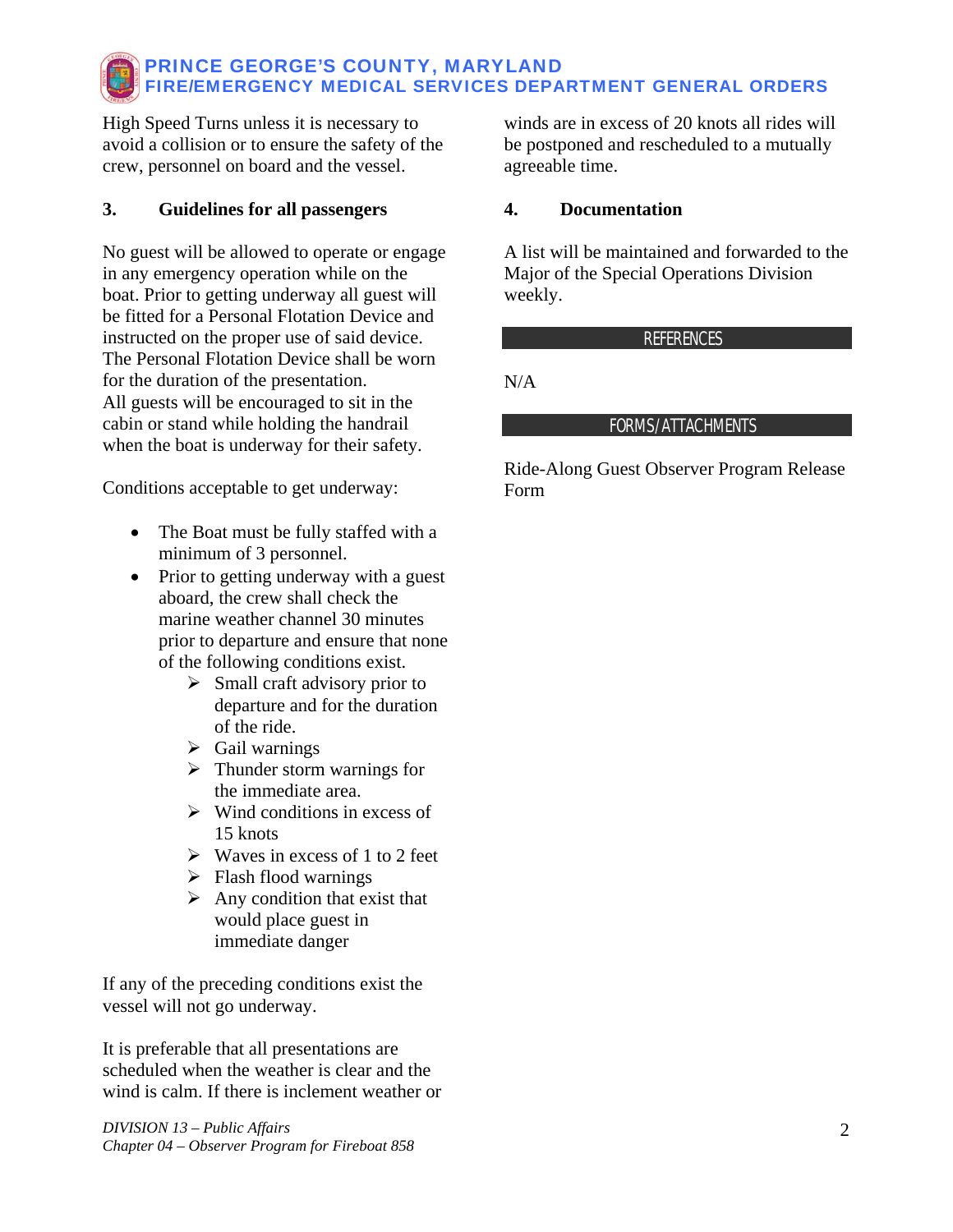# <span id="page-14-0"></span>Chapter 05 – Project Identification

January 2010

### **POLICY**

This General Order shall establish a procedure that systematically allows the Fire Department to accept data from handicapped individuals, prioritize, and then enter the data into the Computer Aided Dispatch (CAD) System, utilizing the Premise History File.

### **DEFINITIONS**

### $N/A$

### PROCEDURES

### **1. General Information**

In the event of an emergency, special information will be immediately relayed to responding personnel to provide search and rescue crews to responding personnel to provide the presence and probable location of handicapped occupants.

### **Objectives**

- Provide useful, accurate information to assist emergency response personnel.
- Provide a single updating system, on an annual basis, to keep information current.
- Coordinate other County agencies' input to increase efficiency of the system.
- Protect the privacy of the participants, while striving to enhance their safety.
- Minimize the administrative process of recording data, while providing

special emergency assistance to the public.

### **2. Guidelines for Forms/Data**

The Premise History File will include the following:

- Age/Sex This data will be transmitted to responding units to provide proper identification of those individuals requiring assistance.
- Nature of Specific Disability The nature of the specific handicap will be relayed to the incident officer-incharge (OIC) in the event he/she deems the additional information necessary to assure successful search and rescue or evacuation. This information-must be requested via radio.
- Project Identification Number (PID #) - Every individual in the Premise History File is assigned a PID # that is used exclusively for the Public Safety Communications (PSC) to track the individual.

### **3. Communication Procedures**

### **Information Dissemination**

PSC will give the age/sex of affected individual(s) to the responding apparatus by telephone or radio. If the OIC needs additional information, a request may be made for more descriptive details. Only then will the complete handicap data be transmitted by the Emergency Equipment Dispatcher.